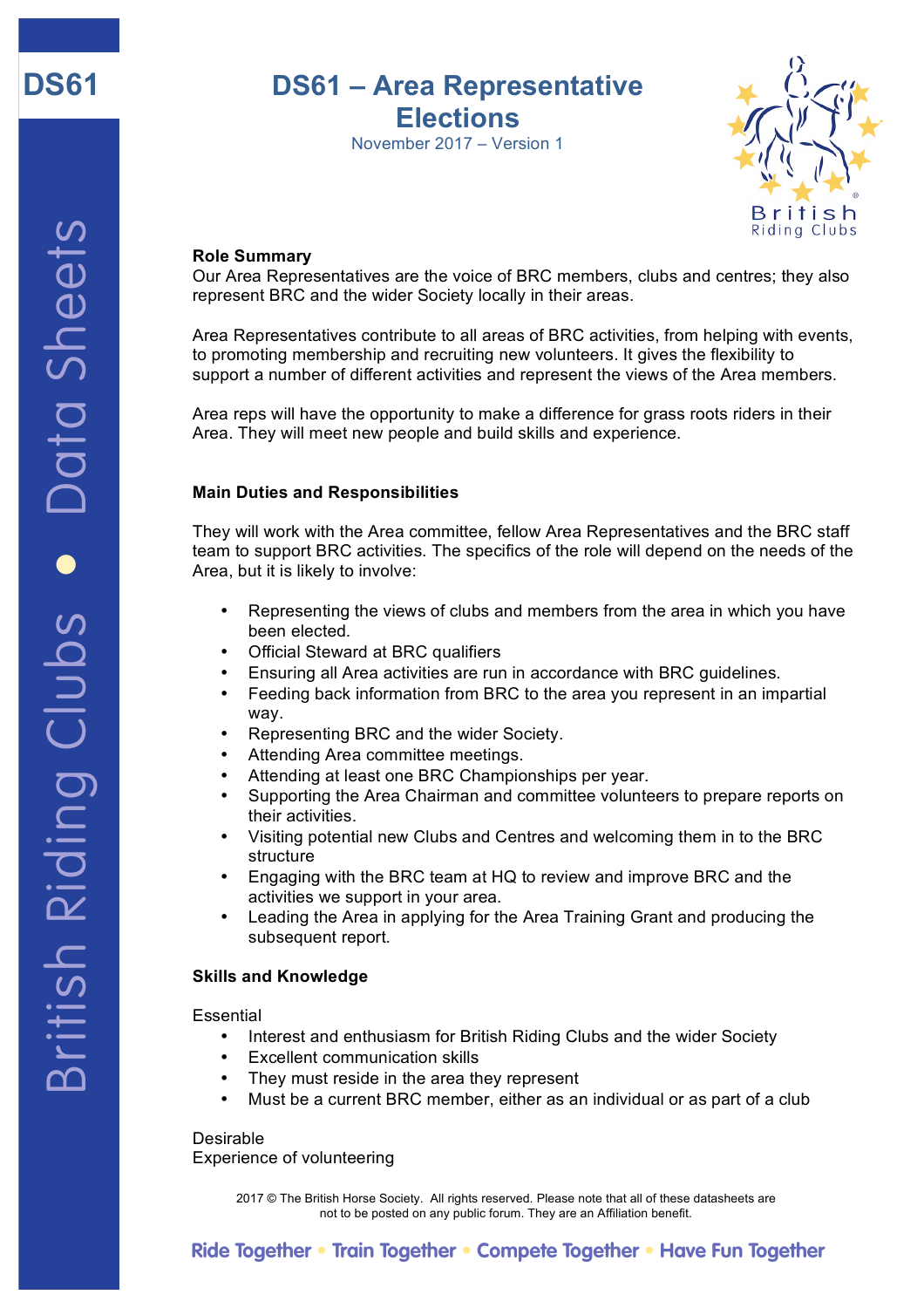#### **Training and Support**

The BRC Team will provide area representaties with local guidance and support throughout your role. The Head of BRC will ensure they have access to appropriate induction, training and support from the BRC team.

Where appropriate we will look to match new Area Representatives with a mentor, who is currently or has previously undertaken the role.

#### **Resources**

Area representatives will need computer with email access and Microsoft Office. They must be willing to receive email, telephone and written correspondence from BRC and committee volunteers.

It is essential that they have the ability to travel and it is beneficial that they have or have access to a vehicle that they can use in your role.

#### **The Commitment**

We ask all our Area Representatives to commit to a minimum of a three year term, after this period they may wish to continue if elected to do so by the Area. Due to the nature of the role it will require some evening and weekend meetings and events, including attending Area committee meetings.

An Area Representative term is 3 years. After this period an election will take place and all members in the area are welcome to a vote. There is no limit to the number of terms an individual can serve.

# **Election Process**

- BRC head office will send a nomination form and role description to the Area advising them of the election.
- Nominations are to be sent to BRC head office before the deadline specified.
- If more than one person is nominated each nominee will be asked to submit a short biography that will be sent with the voting form.
- If more than one nomination is received a vote will take place, administered by BRC head office with a 1 week time frame. BRC head office will send a voting form to all Club Chairs and Secretaries asking them to circulate this to all of their members.
- Every current senior BRC member within the Area has a right to vote.
- Once the vote is finalised BRC head office will advise the newly appointed Area Representative and send a declaration form and also advise the area committee.
- Once the declaration form has been returned BRC head office will advise all Riding Club Chairs and Secretaries.

2017 © The British Horse Society. All rights reserved. Please note that all of these datasheets are not to be posted on any public forum. They are an Affiliation benefit.